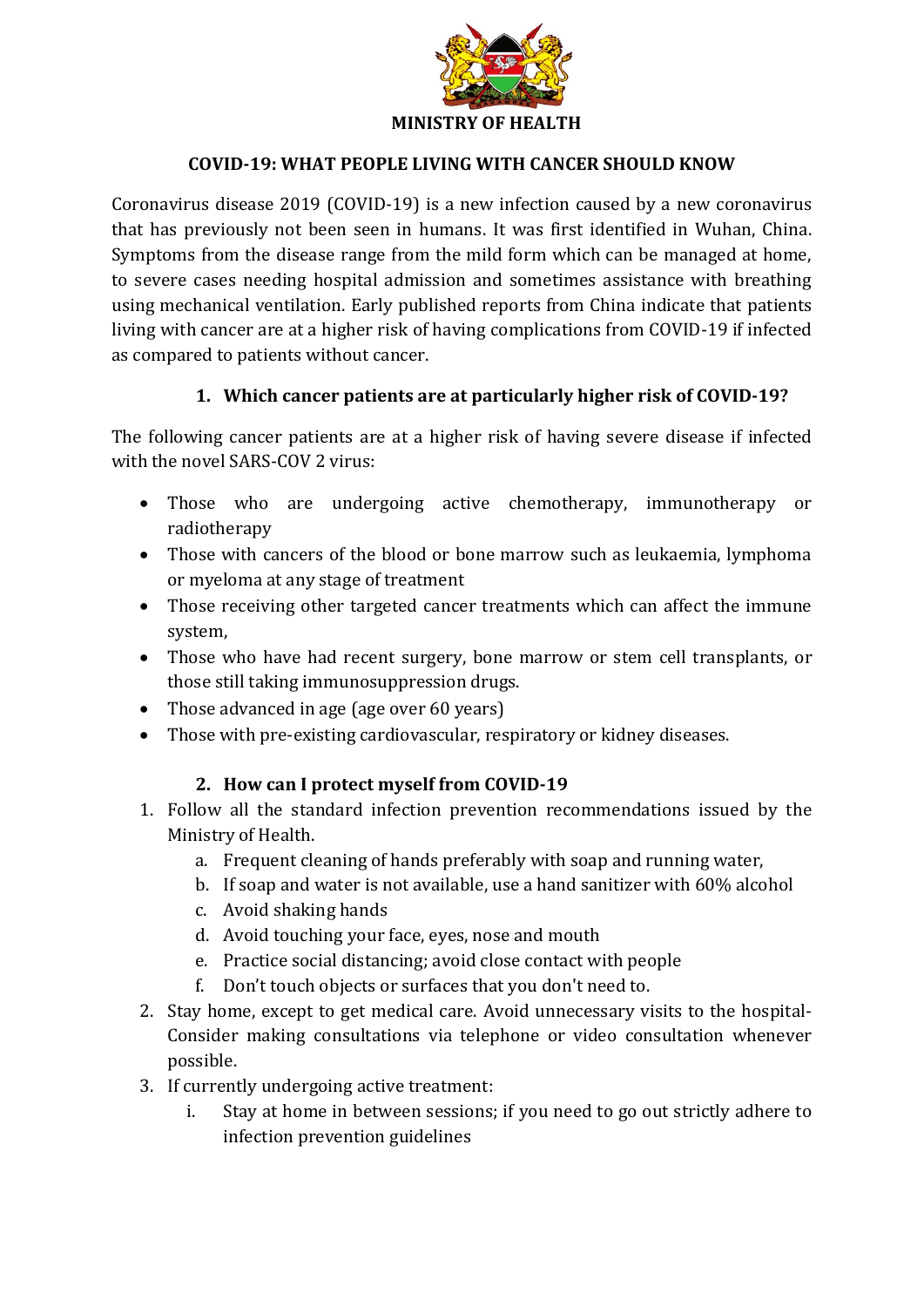- ii. Avoid crowded places or public gatherings or any contact with anyone exposed to or infected with COVID-19
- iii. Monitor your temperature (keep a thermometer at home). If you detect a fever above 380C call your oncologist, don't rush to the hospital.
- iv. If you need to re-fill your drugs, ask a family member to collect your medications
- v. Consider self-injection of your immune booster or have a family member or health worker carry out the injection at home
- 4. Cancer patients should continue to maintain a healthy lifestyle including eating a balanced diet, getting at least 8 hours of sleep and avoiding stress as much as possible.
- 5. If you get flu-like symptoms and suspect you may have contacted a COVID-19 patient please call 719 for advice.

# **3. What can I do about my clinic visits and medications?**

- 1. As much as possible, limit non-essential travel and arrange to pick your medicines from your nearest cancer centre.
- 2. Ensure adherence to your medications unless advised otherwise by your oncologist.
- 3. If you are taking tablet chemotherapy or non-chemotherapy anticancer drugs like Tamoxifen, Letrozole, etc, please arrange to collect two to three months' supply early enough to avoid repeated hospital visits. Talk to your treating oncologist on the safe use and monitoring of oral chemotherapy agents such as capecitabine.
- 4. Ensure to stock up on pain medications and supportive commodities such as stoma bags.
- 5. If you are on long-term follow-up and stable, arrange with your oncologist to reschedule routine appointments by at least 3 more months.
- 6. Cancel all non-urgent doctor visits and arrange for telephone consultation with your oncologist.
- 7. While at the clinic, sanitize and ensure social distancing. Your care provider will arrange for you to be seen in small batches to enable social distancing.
- 8. If you are using a shared wheelchair or stretchers insist that it is sanitized before use.
- 9. Any cancer patient diagnosed with COVID-19 must inform the attending doctor about their cancer history and treatment and immediately alert their primary oncologist

# **4. What should I do if I suspect I have COVID-19?**

- Call your oncologist if you develop symptoms consistent with COVID-19
- Stay home except to get medical care and separate yourself from other people in your home
- Wear a facemask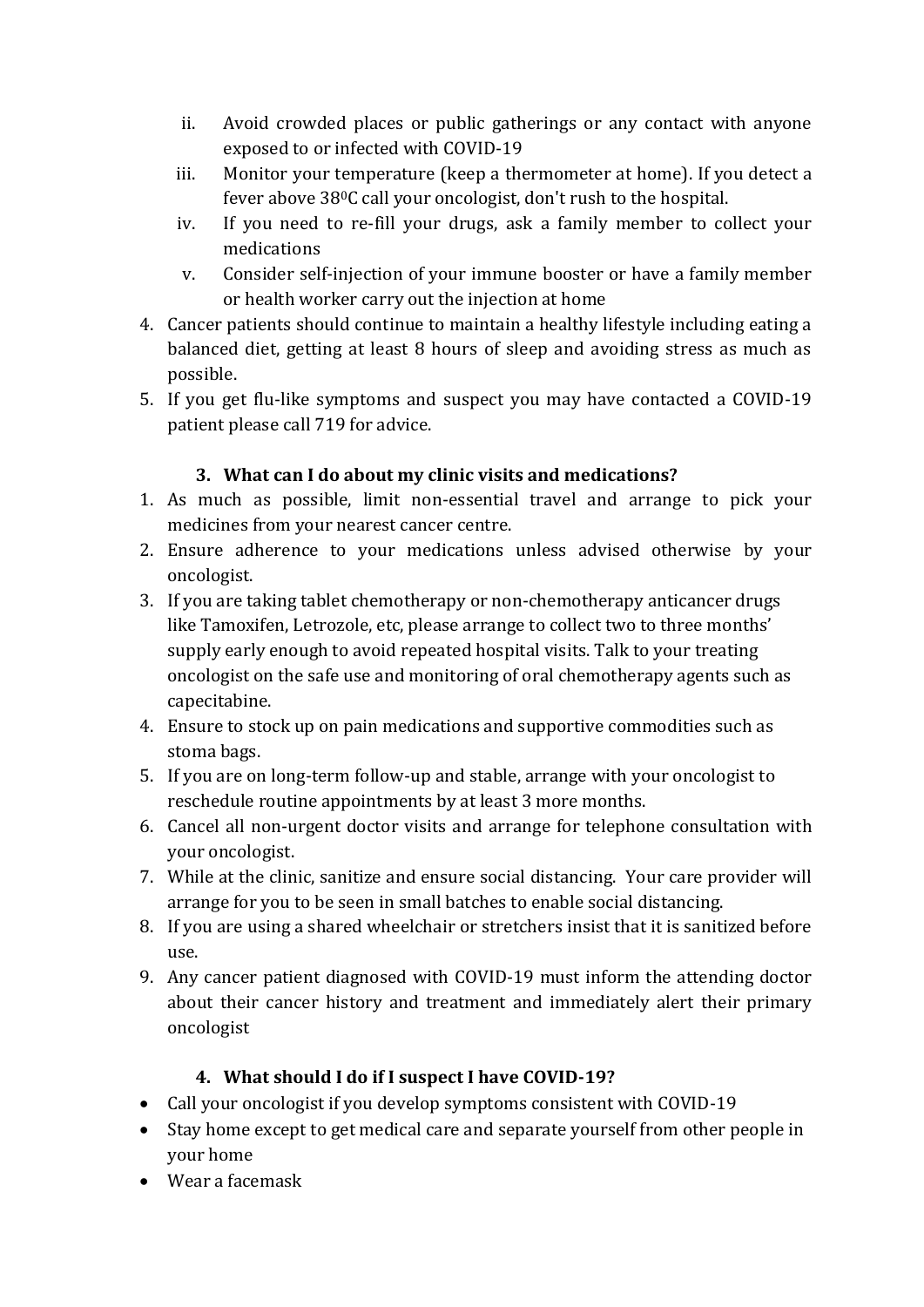- Clean your hands often or use a hand sanitizer
- Monitor your symptoms and call 719 for any further advice.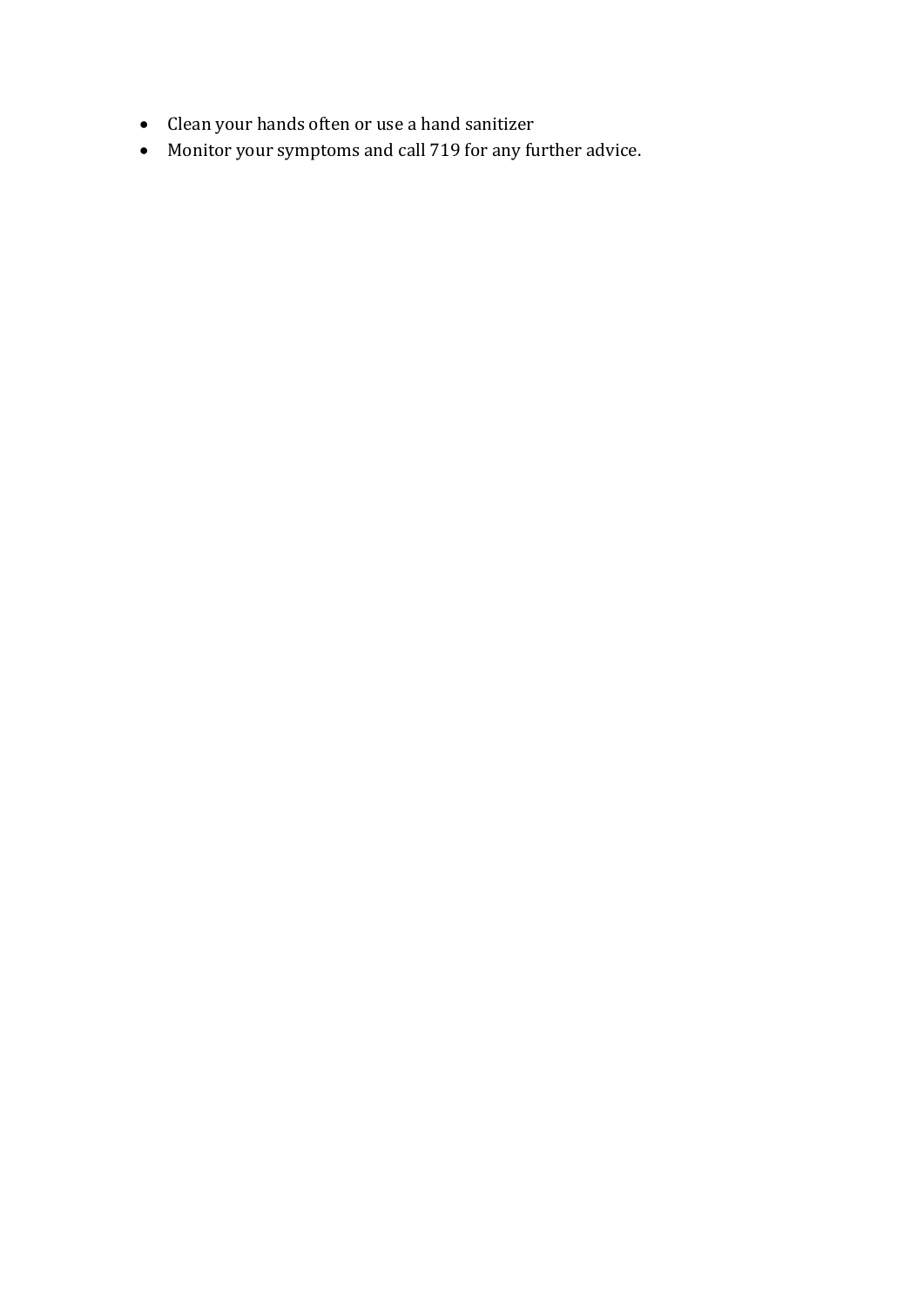

### **MINISTRY OF HEALTH**

### **COVID-19: Considerations for Health Care Providers Handling Cancer Patients**

Coronavirus disease 2019 is a new infection caused by a coronavirus type that has previously not been seen in humans. It was first identified in Wuhan, China. Early published reports from China indicate that patients living with cancer are at a higher risk of having complications from COVID-19 if infected as compared to patients without cancer.

Despite the unprecedented challenges COVID-19 presents, cancer centres must align to the overarching goal to provide cancer treatment to patients in need as safely and as justly as possible, all factors considered. There is currently no evidence to withhold cancer diagnosis or treatment and delaying treatments can have negative effects for cancer patients.

- 1. As much as possible, aim to reduce the number of people in the building or clinic to ensure social distancing and follow Infection Prevention recommendations as provided by the Ministry of Health.
- 2. For all clinics scheduling: Go through your entire schedule and categorizing your patients in these categories:
- Absolutely must see in person (keep appointment as is)
- Keep or move appointment, and also transition to Telehealth or Phone call option
- Reschedule for future appointment especially for stable patients on long-term follow-up (able to move the appointment by at least 3 weeks)
- Consider cancellation of all elective procedures (those procedures where a delay of 6-8 weeks will not lead to a detrimental effect on the health of the patient)
- Elective procedures will need to be postponed by at least 2 months
- Continue work as usual and prioritise for urgent/emergent procedures (those that absolutely need to be performed in 24-48 hours)
- 3. Work re-scheduling across all service points to reduce patient contact and maximise workforce capacity. Where possible, consider possibility of extended shifts, weekend coverage etc.
- 4. Enforce a limit of one adult accompanying each patient and a one visitor per clinic visit, inpatient care and chemotherapy day units.
- 5. For those who still need to attend, particularly for treatment, schedule appointments to reduce waiting times. Encourage patients not to arrive too early – consider measures such as contacting them when ready to see them.
- 6. Consider whether systemic therapies can be given in alternative regimens, different locations or via other modes of administration if this is appropriate for continued cancer care. This may include:
	- a. Changing intravenous treatments to subcutaneous or oral if there are alternatives.